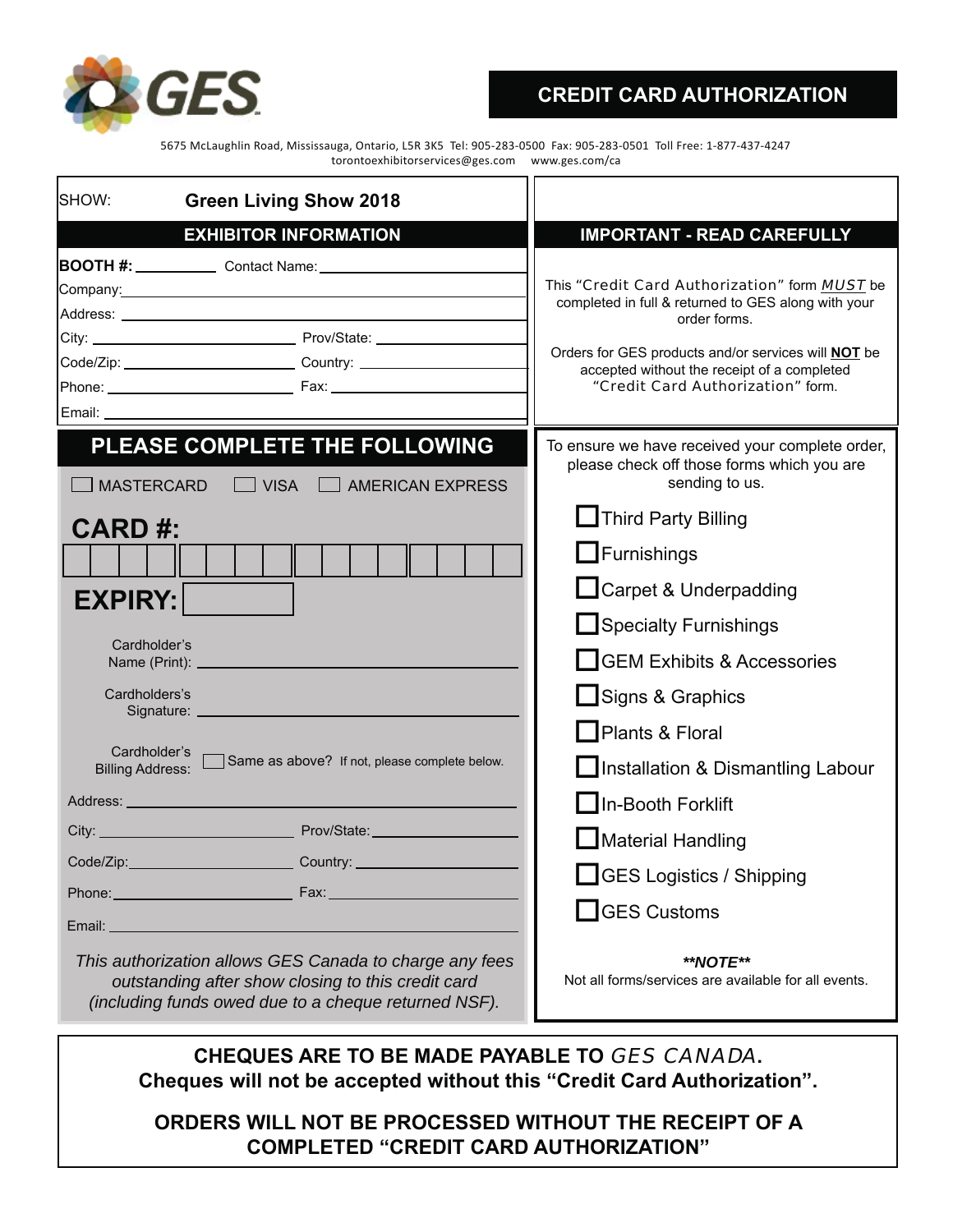

# **THIRD PARTY BILLING**

5675 McLaughlin Road, Mississauga, Ontario, L5R 3K5 Tel: 905-283-0500 Fax: 905-283-0501 Toll Free: 1-877-437-4247 torontoexhibitorservices@ges.com www.ges.com/ca

| SHOW:<br><b>Green Living Show 2018</b> |              |  |  |  |  |
|----------------------------------------|--------------|--|--|--|--|
| <b>EXHIBITOR INFORMATION</b>           |              |  |  |  |  |
|                                        |              |  |  |  |  |
|                                        |              |  |  |  |  |
|                                        |              |  |  |  |  |
|                                        |              |  |  |  |  |
|                                        |              |  |  |  |  |
|                                        |              |  |  |  |  |
|                                        | CONTACT NAME |  |  |  |  |

You may arrange for an exhibit house or other agent to handle your display & be charged for services. GES will agree to this arrangement if the exhibit house or agent makes satisfactory payment arrangements with us. Both firms must complete this form and return to GES by the Discount Price Deadline Date. It is understood and agreed that the exhibitor is ultimately responsible for payment of charges. If your named third party has not paid the invoice before the last day of the show, any outstanding balance will be charged to the exhibitor's credit card.

|                                                      | <b>Exhibiting Company</b>        |                     |                             |
|------------------------------------------------------|----------------------------------|---------------------|-----------------------------|
| Name of Exhibiting Company                           |                                  | Phone #             | Fax #                       |
| Address                                              | City                             | Prov/State          | Code/Zip                    |
| Authorized Name (print)                              |                                  |                     | <b>Authorized Signature</b> |
|                                                      | <b>CREDIT CARD AUTHORIZATION</b> |                     |                             |
| <b>MASTERCARD</b><br>AMERICAN EXPRESS<br><b>VISA</b> |                                  | <b>EXPIRY DATE:</b> |                             |
| <b>CORPORATE</b><br>PERSONAL                         |                                  |                     |                             |
| <b>CARD#</b>                                         |                                  |                     |                             |

Cardholder's Name (print) Cardholder's Signature

# **Third Party / EAC**

| Name of Third Party / EAC                                                                                                    |      | Phone #                     | Fax #    |  |  |
|------------------------------------------------------------------------------------------------------------------------------|------|-----------------------------|----------|--|--|
| Address                                                                                                                      | City | Prov/State                  | Code/Zip |  |  |
| Authorized Name (print)                                                                                                      |      | <b>Authorized Signature</b> |          |  |  |
| <b>CREDIT CARD AUTHORIZATION</b>                                                                                             |      |                             |          |  |  |
| <b>EXPIRY DATE:</b><br><b>MASTERCARD</b><br><b>VISA</b><br>AMERICAN EXPRESS<br>CORPORATE<br><b>IPERSONAL</b><br><b>CARD#</b> |      |                             |          |  |  |
| Cardholder's Name (print)                                                                                                    |      | Cardholder's Signature      |          |  |  |
| ALL GES SERVICES ARE TO BE CHARGED TO THE THIRD PARTY EXCEPT FOR THE FOLLOWING:                                              |      |                             |          |  |  |
|                                                                                                                              |      |                             |          |  |  |